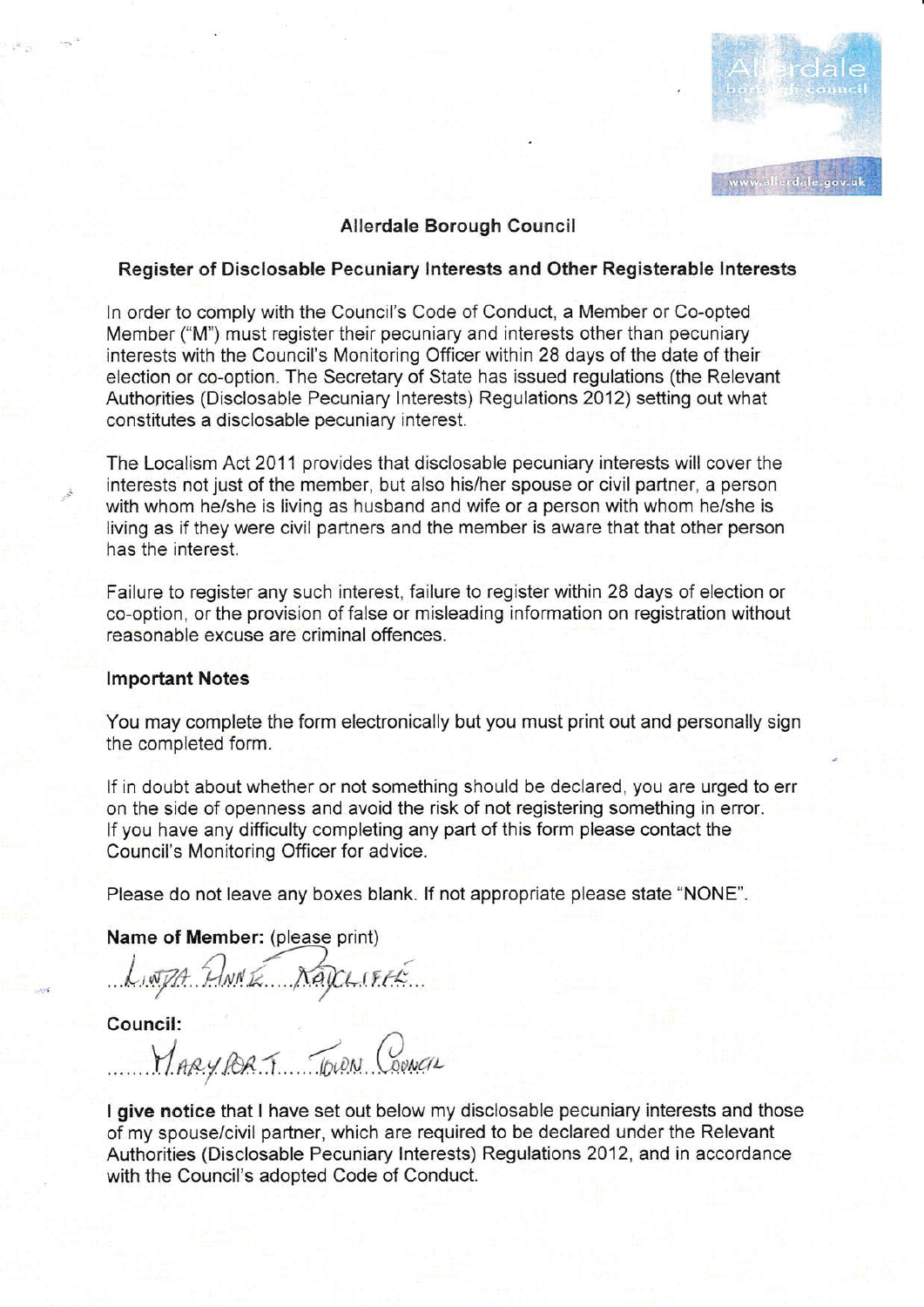### Disclosable Pecuniary lnterests

1. Any employment, office, trade, profession orvocation carried on for profit or gain.

You should show every employment, office, trade, profession or vocation that you and your spouse/partner receive remuneration for other than simply repayment of expenses - a good example is would you have to declare for income tax purposes.

Give a short description of the activity concerned; for example 'Computer Operator' or'Accountant'.

Where you hold an office, give the name of the person or body which appointed you. ln case of a public office, this will be the authority which pays you.

 $N_{\rm o}N_{\rm E}$ 

2. Any payment or provision of any other financial benefit (other than from the relevant authority) made or provided within the relevant period in respect of any expenses incurred by M in carrying out duties as a member, or towards the election expenses of M.

This includes any payment or financial benefit from a trade union within the meaning of the Trade Union and Labour Relations (Consolidation) Act 1992.

You should declare the name of any person or body that has made any payments to you towards your expenses as a councillor or towards your election expenses. You do not need to declare the amounts of any payments, only the name of the person or body making them.

It refers to payment of election expenses by a third party - you do not need to declare if you pay your election expenses yourself. This would usually mean a political party at election time.

 $N$ <sub>O</sub> $N$  $\epsilon$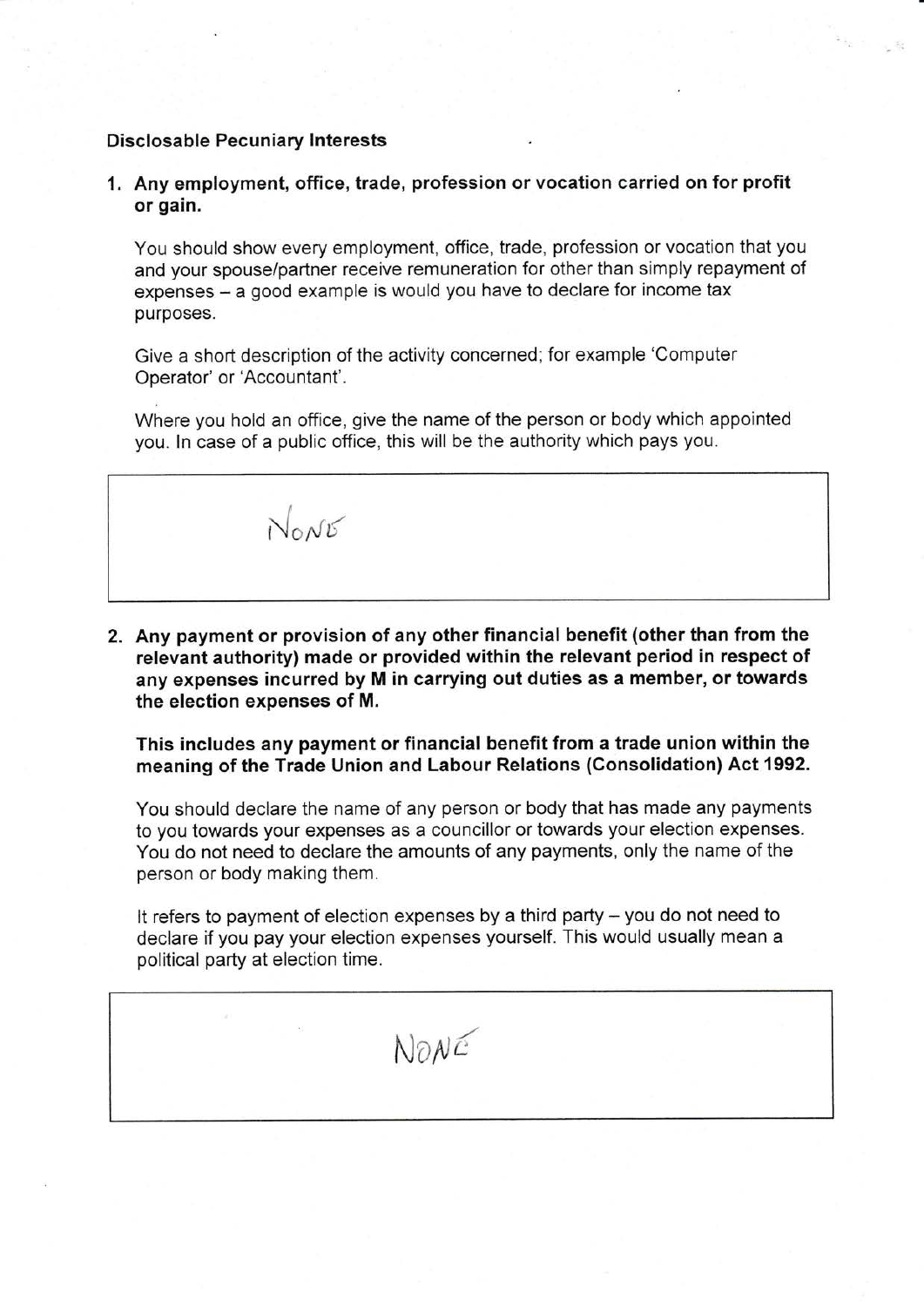- 3. Any contract which is made between the relevant person (or a body in which the relevant person has a beneficial interest) and the relevant authority-
	- (a) under which goods or services are to be provided or works are to be executed; and
	- (b) which has not been fully discharged.

You should list any contract made between yourself or your spouse/partner or a body in which either of you have a beneficial interest and the Council (or an organisation contracted to carry out business on its behalf).



## 4. Any beneficial interest in land which is within the area of the relevant authority.

You should include any land and buildings in the area of the Borough in which you or your spouse/partner have a beneficial interest. You should give the address or a brief description to identify it. lf you live in the Borough you should include your home under this heading whether as owner, lessee or tenant.

You should also include any property from which you receive rent, or of which you are the mortgagee.

Any land in the Borough area in the ownership of a charity or organisation of which you or your spouse/partner are a trustee should also be included in this section.

"Land" also includes any buildings or parts of buildings.

 $N$ ONE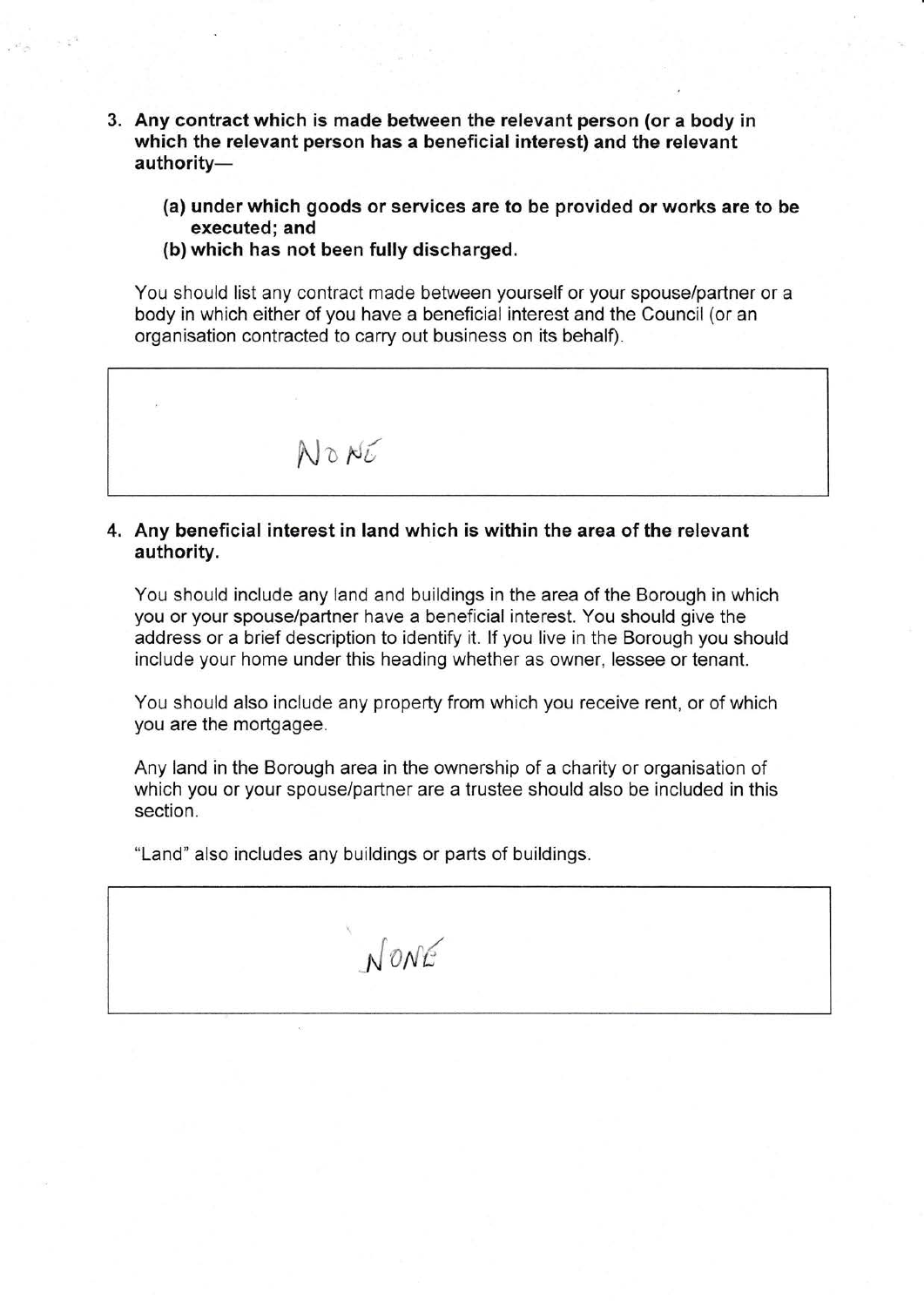## 5. Any licence (alone or jointly with others) to occupy land in the area of the relevant authority for a month or longer.

You should include land in the area of the Borough which you or your spouse/partner have a right to occupy, but neither own nor have tenancy of. You should give the address or a brief description to identify it.

"Land" includes any buildings or parts of buildings.



- 6. Any tenancy where (to M's knowledge)-
	- (a) the landlord is the relevant authority; and
	- (b) the tenant is a body in which the relevant person has a beneficial interest.

You should declare any properties which you or your spouse/partner rent from the Council, or which is rented by a business which you or your spouse/partner owns or partly owns.

 $NnN$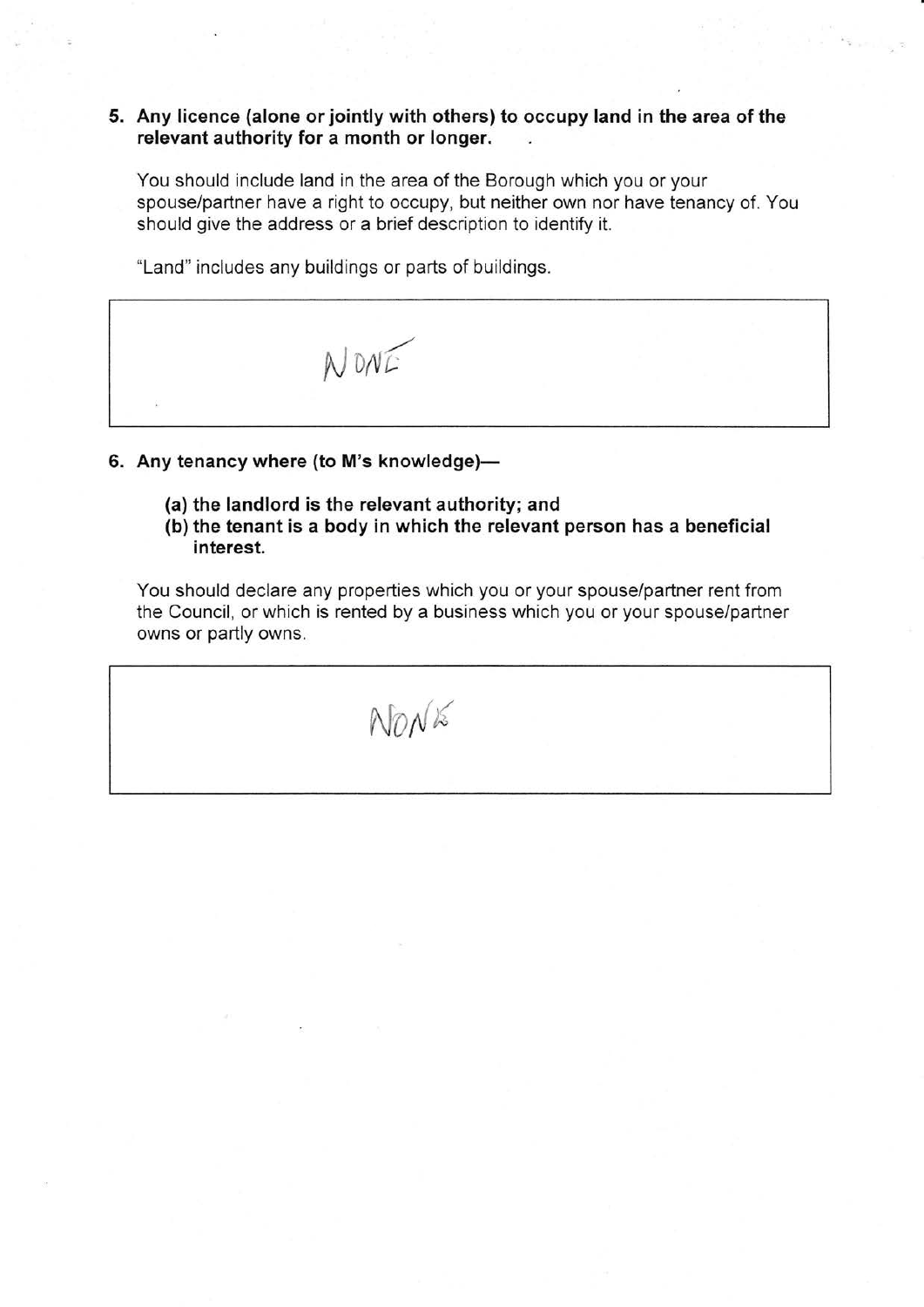#### 7. Any beneficial interest in securities of a body where-

- (a) that body (to M's knowledge) has a place of business or land in the area of the relevant authority; and
- $(b)$  either-

 $\hat{\varphi}_{\hat{\alpha}} = \hat{\sigma}_{\hat{\alpha}} \hat{\varphi}^{\hat{\alpha}}$ 

- (i) the total nominal value of the securities exceeds €25,000 or one hundredth of the total issued share capital of that body; or
- (ii) if the share capital of that body is of more than one class, the total nominal value of the shares of any one class in which the relevant person has a beneficial interests exceeds one hundredth of the total issued share capital of that class.

You should list the names of any companies, industrial and provident societies, co-operative societies, or other bodies corporate that (to your knowledge) are active in the Borough and in which you or your spouse/partner have a substantial interest. You do not need to show the extent of your interest.

You have a substantial interest if you own shares or other securities in the company with a nominal value of more than €25,000 or more than 1/100th of the issued share or securities. lf there are several classes of shares or securities, the fraction of 1/100th applies to any of these classes.

The company or body corporate is active in the Borough if it has land or a place of business in the Borough.

 $NDMC$ 

#### Other Registrable lnterests

These interests are what the Council has determined should be entered into the authority's register of interests

8. Details of any body of which you are a member, or in a position of general control or management, and to which you are appointed or nominated by the Council.

You should include the names of any bodies of which you have been appointed to represent the Council and the position you hold on those bodies.

HARTPORT CARNIVAL NONE